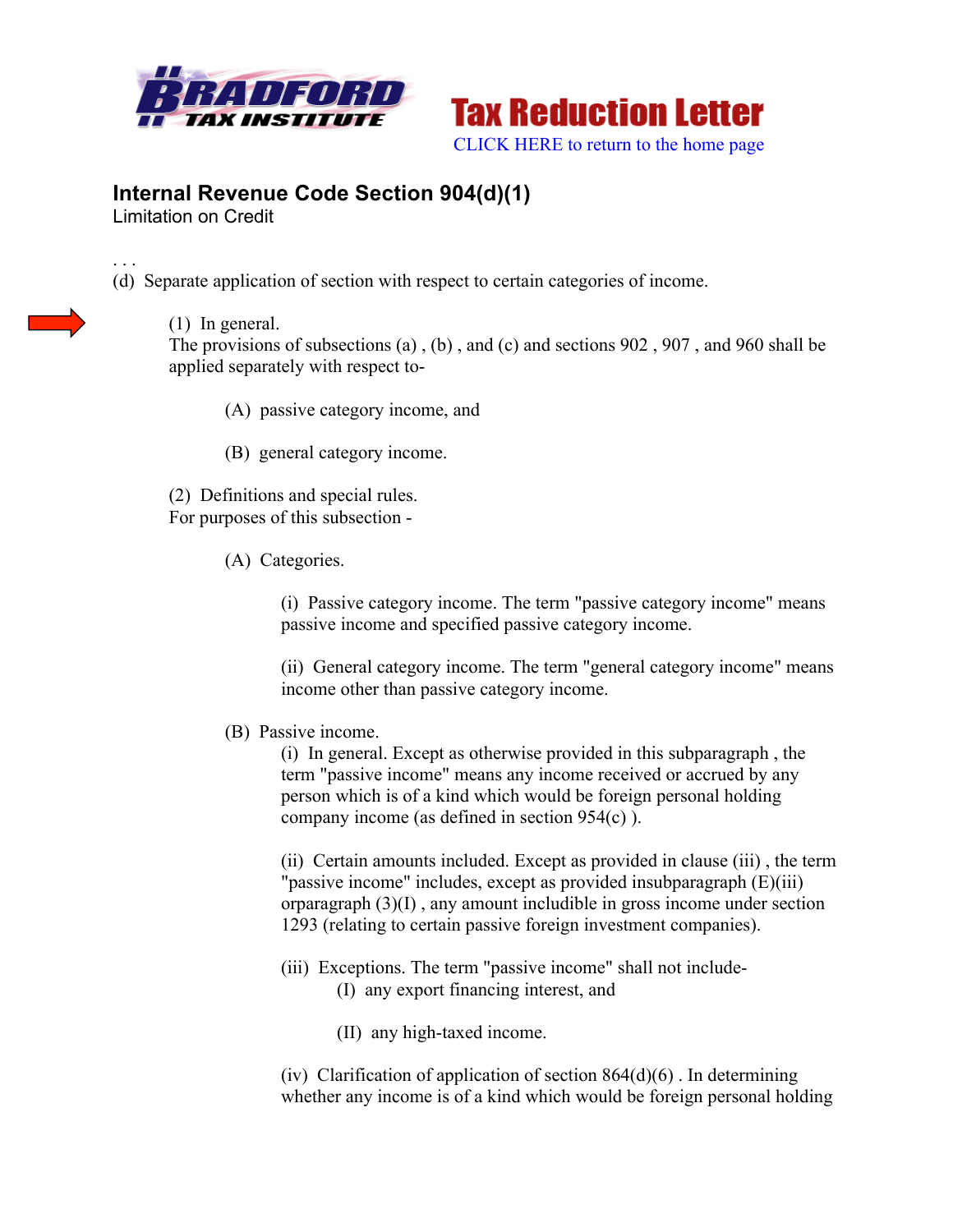company income, the rules of section 864(d)(6) shall apply only in the case of income of a controlled foreign corporation.

(v) Specified passive category income. The term "specified passive category income" means-

(I) dividends from a DISC or former DISC (as defined in section  $992(a)$ ) to the extent such dividends are treated as income from sources without the United States, and

(II) distributions from a former FSC (as defined insection 922 ) out of earnings and profits attributable to foreign trade income (within the meaning of section 923(b)) or interest or carrying charges (as defined in section  $927(d)(1)$ ) derived from a transaction which results in foreign trade income (as defined in section  $923(b)$ ).

Any reference in subclause II tosection 922 ,923 , or927 shall be treated as a reference to such section as in effect before its repeal by the FSC Repeal and Extraterritorial Income Exclusion Act of 2000.

(C) Treatment of financial services income and companies.

(i) In general. Financial services income shall be treated as general category income in the case of-

(I) a member of a financial services group, and

(II) any other person if such person is predominantly engaged in the active conduct of a banking, insurance, financing, or similar business.

(ii) Financial services group. The term "financial services group" means any affiliated group (as defined in section 1504(a) without regard to paragraphs (2) and (3) of section 1504(b) ) which is predominantly engaged in the active conduct of a banking, insurance, financing, or similar business. In determining whether such a group is so engaged, there shall be taken into account only the income of members of the group that are-

(I) United States corporations, or

(II) controlled foreign corporations in which such United States corporations own, directly or indirectly, at least 80 percent of the total voting power and value of the stock.

(iii) Pass-thru entities. The Secretary shall by regulation specify for purposes of this subparagraph the treatment of financial services income received or accrued by partnerships and by other pass-thru entities which are not members of a financial services group.

(D) Financial services income.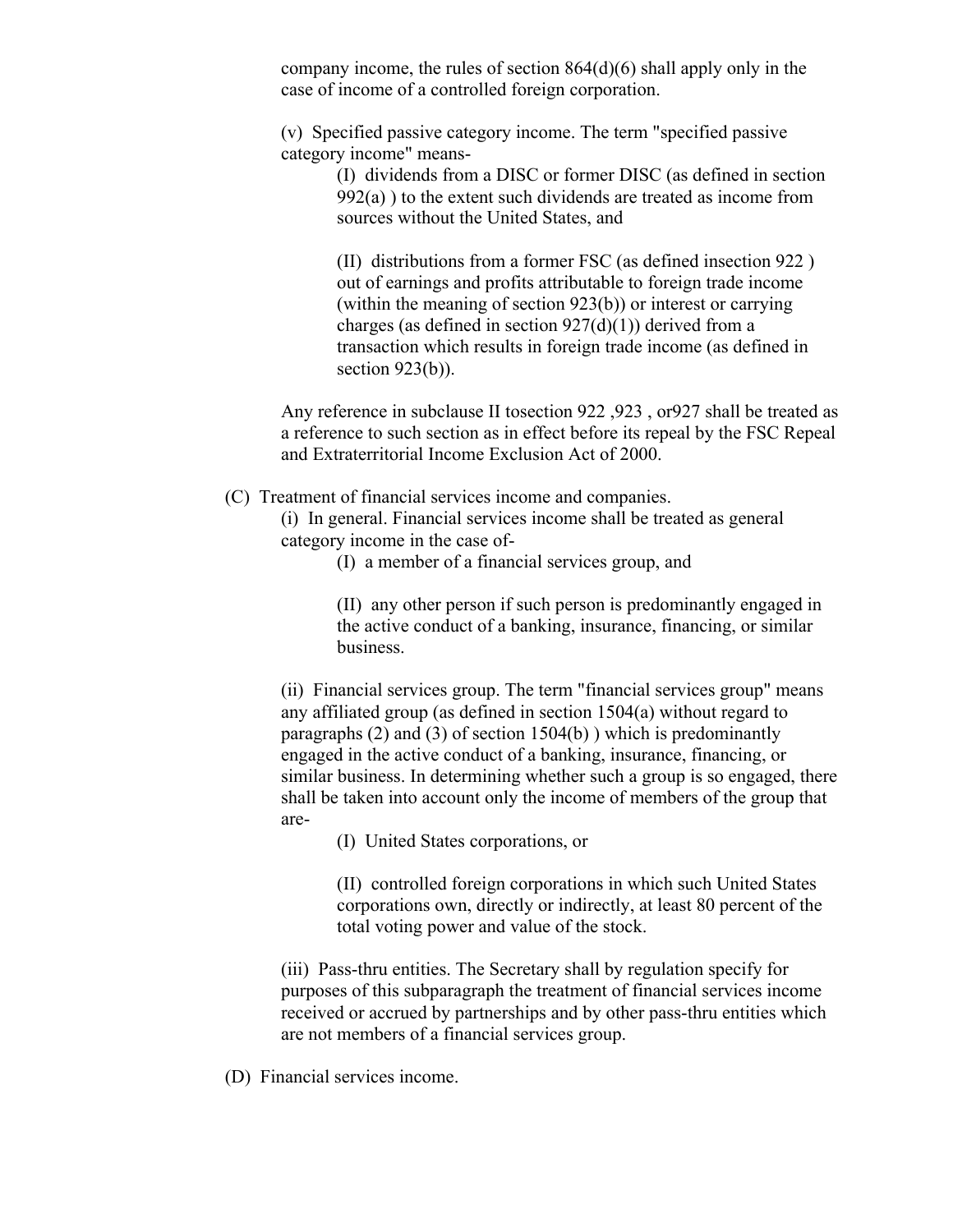(i) In general. Except as otherwise provided in this subparagraph , the term "financial services income" means any income which is received or accrued by any person predominantly engaged in the active conduct of a banking, insurance, financing, or similar business, and which is-

(I) described in clause (ii) , or

(II) passive income (determined without regard to subparagraph  $(B)(iii)(II)$ ).

(ii) General description of financial services income. Income is described in this clause if such income is-

> (I) derived in the active conduct of a banking, financing, or similar business,

(II) derived from the investment by an insurance company of its unearned premiums or reserves ordinary and necessary for the proper conduct of its insurance business, or

(III) of a kind which would be insurance income as defined in section 953(a) determined without regard to those provisions of paragraph (1)(A) of such section which limit insurance income to income from countries other than the country in which the corporation was created or organized.

(E) Noncontrolled section 902 corporation.

(i) In general. The term "noncontrolled section 902 corporation" means any foreign corporation with respect to which the taxpayer meets the stock ownership requirements of section 902(a) (or, for purposes of applying paragraph (3) or (4) , the requirements of section 902(b) ). A controlled foreign corporation shall not be treated as a noncontrolled section 902 corporation with respect to any distribution out of its earnings and profits for periods during which it was a controlled foreign corporation.

(ii) Treatment of inclusions under section 1293 . If any foreign corporation is a non-controlled section 902 corporation with respect to the taxpayer, any inclusion under section 1293 with respect to such corporation shall be treated as a dividend from such corporation.

(F) High-taxed income. The term "high-taxed income" means any income which (but for this subparagraph ) would be passive income if the sum of-

(i) the foreign income taxes paid or accrued by the taxpayer with respect to such income, and

(ii) the foreign income taxes deemed paid by the taxpayer with respect to such income under section 902 or 960 ,

exceeds the highest rate of tax specified in section 1 or 11 (whichever applies) multiplied by the amount of such income (determined with regard to section 78 ). For purposes of the preceding sentence, the term "foreign income taxes" means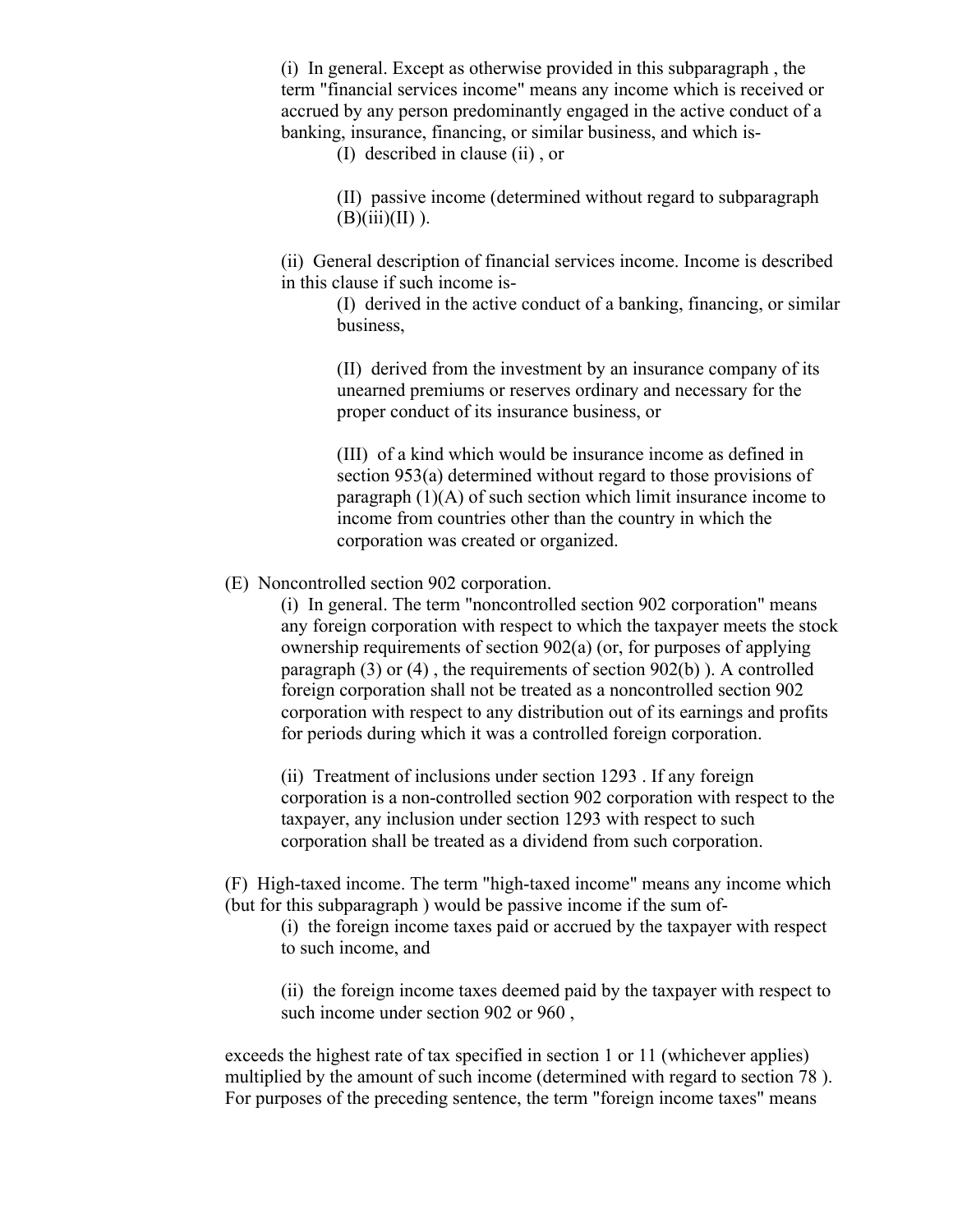any income, war profits, or excess profits tax imposed by any foreign country or possession of the United States.

(G) Export financing interest. For purposes of this paragraph , the term "export financing interest" means any interest derived from financing the sale (or other disposition) for use or consumption outside the United States of any property-

(i) which is manufactured, produced, grown, or extracted in the United States by the taxpayer or a related person, and

(ii) not more than 50 percent of the fair market value of which is attributable to products imported into the United States.

For purposes of clause (ii) , the fair market value of any property imported into the United States shall be its appraised value, as determined by the Secretary under section 402 of the Tariff Act of 1930 (19 U.S.C. 1401a) in connection with its importation.

(H) Treatment of income tax base differences.

(i) In general. In the case of taxable years beginning after December 31, 2006, tax imposed under the law of a foreign country or possession of the United States on an amount which does not constitute income under United States tax principles shall be treated as imposed on income described in paragraph (1)(B).

(ii) Special rule for years before 2007.

(I) In general. In the case of taxes paid or accrued in taxable years beginning after December 31, 2004, and before January 1, 2007, a taxpayer may elect to treat tax imposed under the law of a foreign country or possession of the United States on an amount which does not constitute income under United States tax principles as tax imposed on income described in subparagraph (C) or (l) of paragraph (1).

(II) Election irrevocable. Any such election shall apply to the taxable year for which made and all subsequent taxable years described in subclause (I) unless revoked with the consent of the Secretary.

(I) Related person. For purposes of this paragraph , the term "related person" has the meaning given such term by section  $954(d)(3)$ , except that such section shall be applied by substituting "the person with respect to whom the determination is being made" for "controlled foreign corporation" each place it appears.

- (J) Repealed
- (K) Transitional rules for 2007 changes. For purposes of paragraph (1) (i) taxes carried from any taxable year beginning before January 1, 2007, to any taxable year beginning on or after such date, with respect to any item of income, shall be treated as described in the subparagraph of